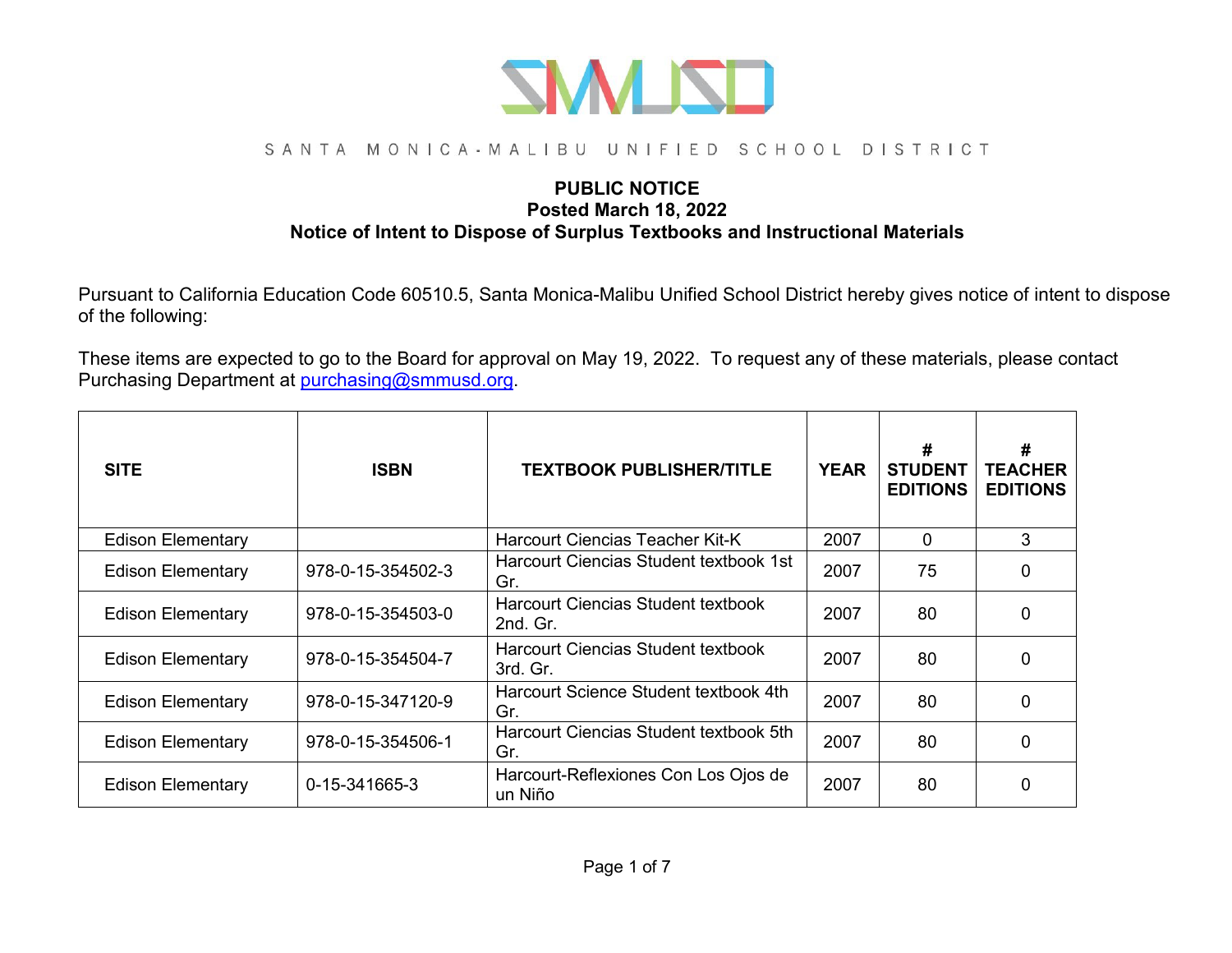| <b>Edison Elementary</b>   | 0-15-34116661     | Harcourt-Reflexiones La Gente que<br>Conocemos                               | 2007 | 80           | $\Omega$                |
|----------------------------|-------------------|------------------------------------------------------------------------------|------|--------------|-------------------------|
| <b>Edison Elementary</b>   | 0-15-341667-X     | <b>Harcourt-Reflexiones Nuestras</b><br>Comunidades                          | 2007 | 80           | $\mathbf 0$             |
| <b>Edison Elementary</b>   | 0-15-341668-8     | Harcourt-Reflexiones California: Un<br>Estado Cambiante                      | 2007 | 80           | $\overline{0}$          |
| <b>Edison Elementary</b>   | 0-15-338503-0     | Harcourt - Reflections: Making a new<br><b>Nation</b>                        | 2007 | 80           | $\mathbf{0}$            |
| <b>Franklin Elementary</b> | 0-15-355224-7     | Harcourt Science 2007 Kindergarten<br>program                                | 2007 | 5            | 5                       |
| <b>Franklin Elementary</b> | 0-15-347117-4     | Harcourt Science 2007 Grade 1                                                | 2007 | 160          | 5                       |
| <b>Franklin Elementary</b> | 978-0-15-347118-6 | Harcourt Science 2007 Grade 2                                                | 2007 | 167          | 5                       |
| <b>Franklin Elementary</b> | 978-0-15-347119-3 | Harcourt Science 2007 Grade 3                                                | 2007 | 167          | 5                       |
| <b>Franklin Elementary</b> | 978-0-15-347120-9 | Harcourt Science 2007 Grade 4                                                | 2007 | 131          | 5                       |
| <b>Franklin Elementary</b> | 978-0-15-347121-6 | Harcourt Science 2007 Grade 5                                                | 2007 | 149          | $\overline{5}$          |
| <b>Franklin Elementary</b> | 0-15-339715-2     | Harcourt - California Reflections: Our<br>World Now and Long Ago             | 2007 | 5            | 5                       |
| <b>Franklin Elementary</b> | 0-15-338498-0     | Harcourt - California Reflections: A<br><b>Child's View</b>                  | 2007 | 151          | 5                       |
| <b>Franklin Elementary</b> | 0-15-338499-9     | Harcourt - California Reflections: People<br>We Know                         | 2007 | 135          | 5                       |
| <b>Franklin Elementary</b> | 0-15-338501-4     | Harcourt - California Reflections: Our<br>Communities                        | 2007 | 174          | 5                       |
| <b>Franklin Elementary</b> | 0-15-338502-2     | Harcourt - California Reflections: A<br><b>Changing State</b>                | 2007 | 126          | 5                       |
| <b>Franklin Elementary</b> | 0-15-338503-0     | Harcourt - California Reflections: The<br>United States: Making a New Nation | 2007 | 155          | 5                       |
| <b>Grant Elementary</b>    | 0-15-355224-7     | Harcourt Science 2007 Kindergarten<br>program                                | 2007 | $\mathbf 0$  | 5                       |
| <b>Grant Elementary</b>    | 0-15-347117-4     | Harcourt Science 2007 Grade 1                                                | 2007 | $\mathbf{1}$ | 4                       |
| <b>Grant Elementary</b>    | 978-0-15-347118-6 | Harcourt Science 2007 Grade 2                                                | 2007 | 112          | $\overline{4}$          |
| <b>Grant Elementary</b>    | 978-0-15-347119-3 | Harcourt Science 2007 Grade 3                                                | 2007 | 127          | $\overline{\mathbf{4}}$ |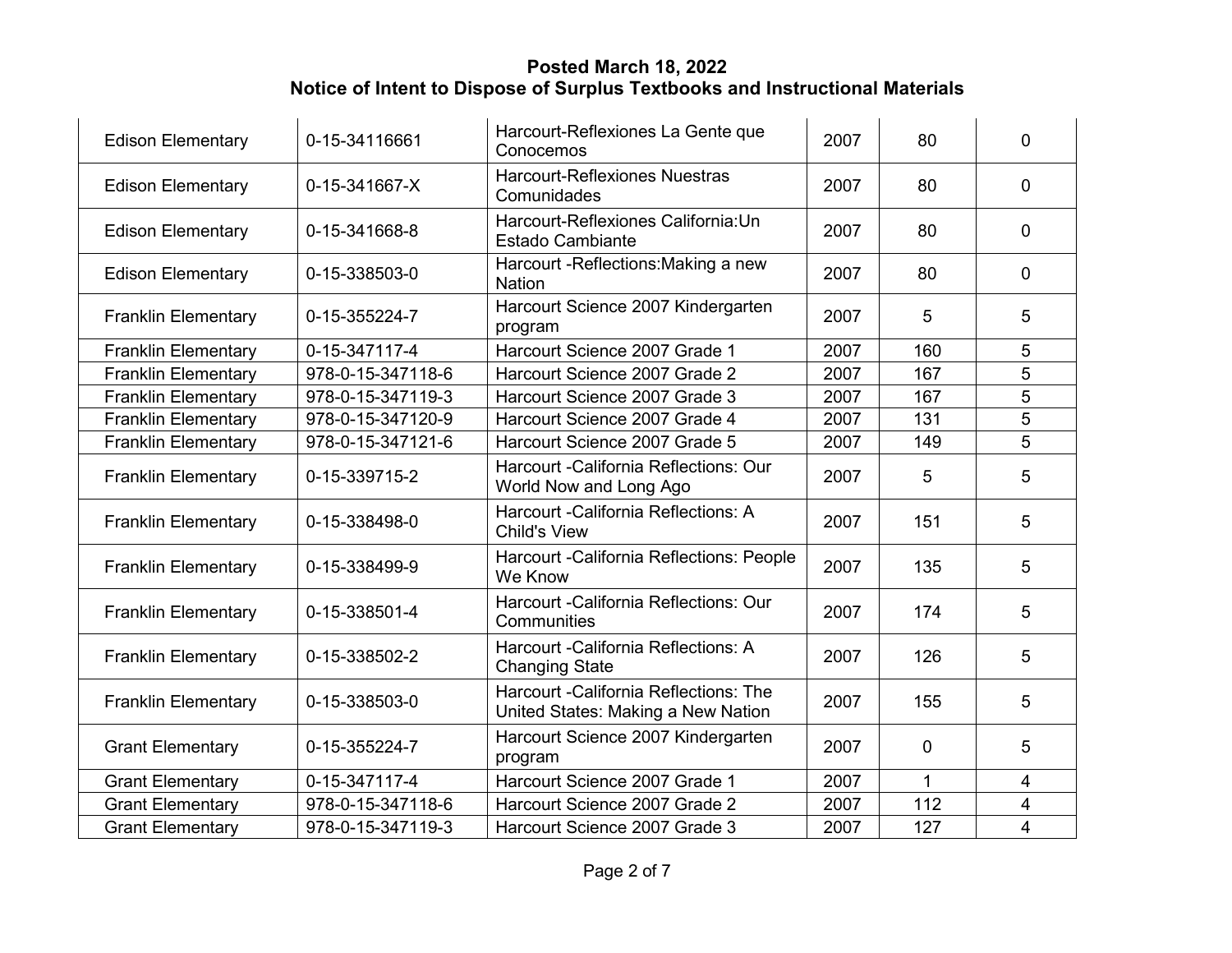| <b>Grant Elementary</b> | 978-0-15-347120-9 | Harcourt Science 2007 Grade 4                                                       | 2007 | 118          | $\overline{4}$ |
|-------------------------|-------------------|-------------------------------------------------------------------------------------|------|--------------|----------------|
| <b>Grant Elementary</b> | 978-0-15-347121-6 | Harcourt Science 2007 Grade 5                                                       | 2007 | 122          | $\overline{4}$ |
| <b>Grant Elementary</b> | 0-15-339715-2     | Harcourt - California Reflections: Our<br>World Now and Long Ago                    | 2007 | 1            | $\overline{4}$ |
| <b>Grant Elementary</b> | 0-15-338498-0     | Harcourt - California Reflections: A<br><b>Child's View</b>                         | 2007 | 34           | $\overline{4}$ |
| <b>Grant Elementary</b> | 0-15-338499-9     | Harcourt - California Reflections: People<br>We Know                                | 2007 | 120          | 6              |
| <b>Grant Elementary</b> | 0-15-338501-4     | Harcourt - California Reflections: Our<br>Communities                               | 2007 | 125          | 5              |
| <b>Grant Elementary</b> | 0-15-338502-2     | Harcourt - California Reflections: A<br><b>Changing State</b>                       | 2007 | 120          | $\overline{4}$ |
| <b>Grant Elementary</b> | 0-15-338503-0     | <b>Harcourt - California Reflections: The</b><br>United States: Making a New Nation | 2007 | 124          | $\overline{4}$ |
| John Muir Elementary    | 0-15-355224-7     | Harcourt Science 2007 Kindergarten<br>program                                       | 2007 | $\mathbf{0}$ | $\overline{0}$ |
| John Muir Elementary    | 0-15-347117-4     | Harcourt Science 2007 Grade 1                                                       | 2007 | 53           | 6              |
| John Muir Elementary    | 978-0-15-347118-6 | Harcourt Science 2007 Grade 2                                                       | 2007 | 50           | 5              |
| John Muir Elementary    | 978-0-15-347119-3 | Harcourt Science 2007 Grade 3                                                       | 2007 | 50           | 4              |
| John Muir Elementary    | 978-0-15-347120-9 | Harcourt Science 2007 Grade 4                                                       | 2007 | 52           | 3              |
| John Muir Elementary    | 978-0-15-347121-6 | Harcourt Science 2007 Grade 5                                                       | 2007 | 55           | 3              |
| John Muir Elementary    | 0-15-339715-2     | Harcourt - California Reflections: Our<br>World Now and Long Ago                    | 2007 | 1            | $\mathbf{0}$   |
| John Muir Elementary    | 0-15-338498-0     | Harcourt - California Reflections: A<br><b>Child's View</b>                         | 2007 | 54           | $\overline{0}$ |
| John Muir Elementary    | 0-15-338499-9     | Harcourt - California Reflections: People<br>We Know                                | 2007 | 50           | 2              |
| John Muir Elementary    | 0-15-338501-4     | Harcourt - California Reflections: Our<br>Communities                               | 2007 | 63           | 3              |
| John Muir Elementary    | 0-15-338502-2     | Harcourt - California Reflections: A<br><b>Changing State</b>                       | 2007 | 125          | 0              |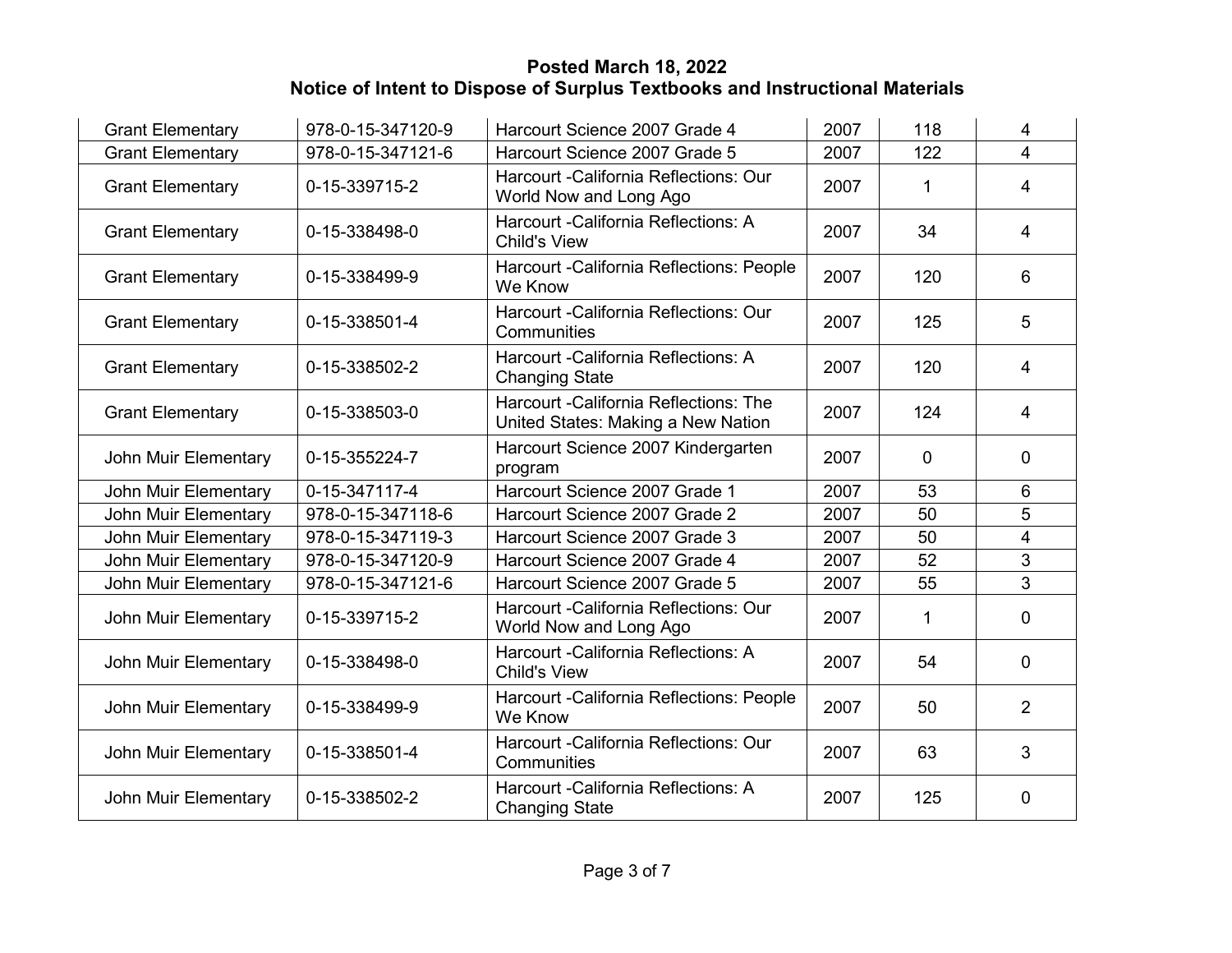| John Muir Elementary       | 0-15-338503-0             | Harcourt - California Reflections: The<br>United States: Making a New Nation | 2007 | 76             | 0              |
|----------------------------|---------------------------|------------------------------------------------------------------------------|------|----------------|----------------|
| <b>Malibu Elementary</b>   | 0-15-355224-7             | Harcourt Science 2007 Kindergarten<br>program                                | 2007 | $\Omega$       | 2              |
| <b>Malibu Elementary</b>   | 0-15-347117-4             | Harcourt Science 2007 Grade 1                                                | 2007 | $\mathbf{1}$   | 3              |
| <b>Malibu Elementary</b>   | 978-0-15-347118-6         | Harcourt Science 2007 Grade 2                                                | 2007 | 58             | $\overline{0}$ |
| <b>Malibu Elementary</b>   | 978-0-15-347119-3         | Harcourt Science 2007 Grade 3                                                | 2007 | 69             | $\overline{2}$ |
| Malibu Elementary          | 978-0-15-347120-9         | Harcourt Science 2007 Grade 4                                                | 2007 | 69             | 0              |
| Malibu Elementary          | 978-0-15-347121-6         | Harcourt Science 2007 Grade 5                                                | 2007 | 110            | $\overline{2}$ |
| Malibu Elementary          | 0-15-339715-2             | Harcourt - California Reflections: Our<br>World Now and Long Ago             | 2007 | $\mathbf{0}$   | 0              |
| Malibu Elementary          | 0-15-338498-0             | Harcourt - California Reflections: A<br><b>Child's View</b>                  | 2007 | 37             | 0              |
| Malibu Elementary          | 0-15-338499-9             | Harcourt - California Reflections: People<br>We Know                         | 2007 | 58             | $\overline{2}$ |
| Malibu Elementary          | 0-15-338501-4             | Harcourt - California Reflections: Our<br>Communities                        | 2007 | 54             | 3              |
| <b>Malibu Elementary</b>   | 0-15-338502-2             | Harcourt - California Reflections: A<br><b>Changing State</b>                | 2007 | 43             | 0              |
| <b>Malibu Elementary</b>   | 0-15-338503-0             | Harcourt - California Reflections: The<br>United States: Making a New Nation | 2007 | 55             | 0              |
| <b>McKinley Elementary</b> | 0-15-355224-7             | Harcourt Science 2007 Kindergarten<br>Program                                | 2007 | $\overline{4}$ | 0              |
| <b>McKinley Elementary</b> | 0-15-347117-4             | Harcourt Science 2007 Grade 1                                                | 2007 | 80             | 4              |
| <b>McKinley Elementary</b> | 978-0-15-347118-6         | Harcourt Science 2007 Grade 2                                                | 2007 | 101            | 3              |
| <b>McKinley Elementary</b> | 978-0-15-347119-3         | Harcourt Science 2007 Grade 3                                                | 2007 | 92             | 4              |
| <b>McKinley Elementary</b> | 978-0-15-347120-9         | Harcourt Science 2007 Grade 4                                                | 2007 | 105            | 4              |
| <b>McKinley Elementary</b> | 978-0-15-347-347121-<br>6 | Harcourt Science 2007 Grade 5                                                | 2007 | 76             | 4              |
| <b>McKinley Elementary</b> | 0-15-339715-2             | Harcourt-California Reflections: Our<br>World Now and Long Ago               | 2007 | 4              | 4              |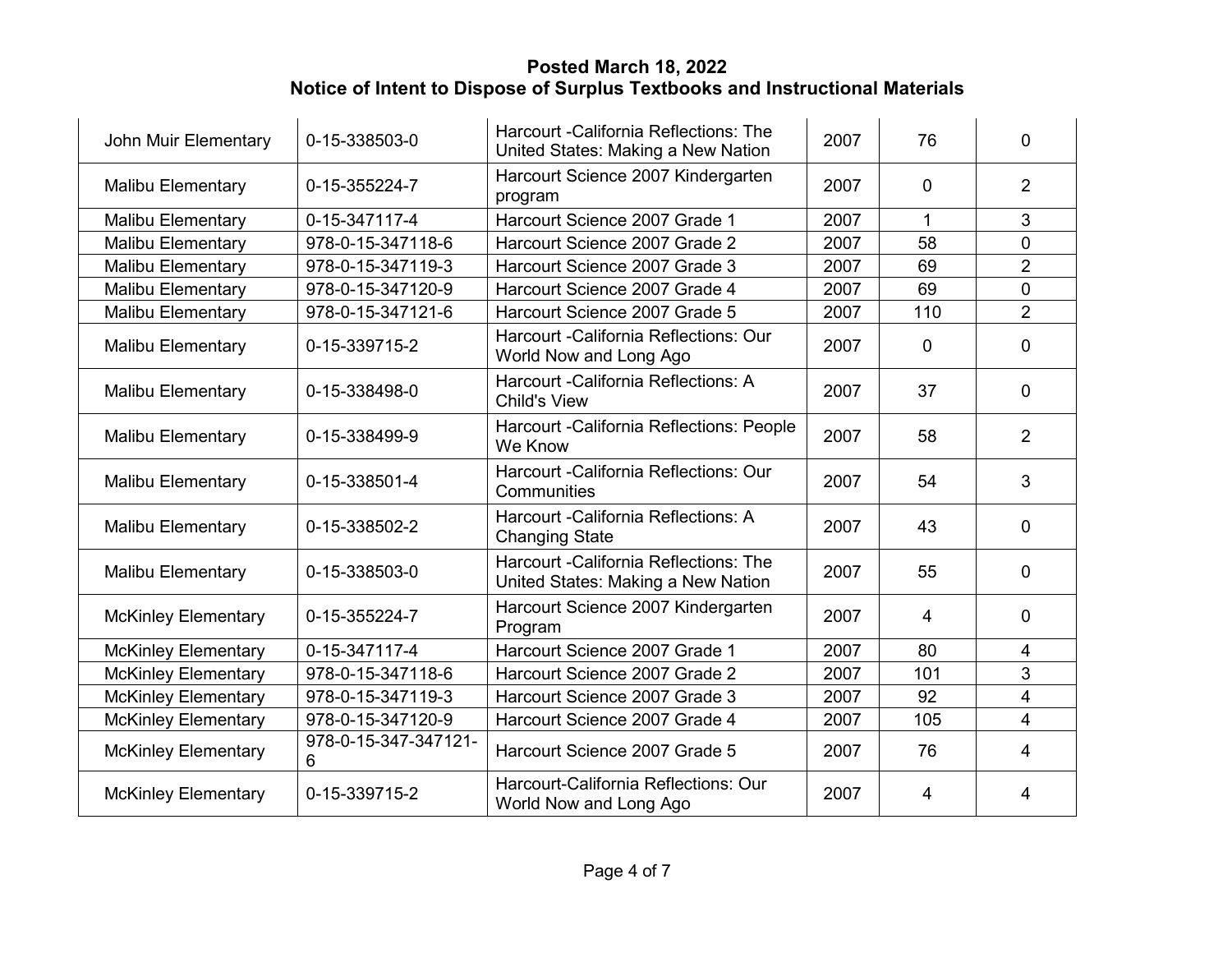| <b>McKinley Elementary</b>  | 0-15-338498-0     | Harcourt-California Reflections: A<br><b>Child's View</b>                           | 2007 | 4              | 4 |
|-----------------------------|-------------------|-------------------------------------------------------------------------------------|------|----------------|---|
| <b>McKinley Elementary</b>  | 0-15-338499-9     | Harcourt-California Reflections: People<br>We Know                                  | 2007 | 88             | 1 |
| <b>McKinley Elementary</b>  | 0-15-338501-4     | Harcourt-California Relfections: Our<br>Communities                                 | 2007 | 85             | 5 |
| <b>McKinley Elementary</b>  | 0-15-338502-2     | Harcourt-California Reflections: A<br><b>Changing State</b>                         | 2007 | 112            | 1 |
| <b>McKinley Elementary</b>  | 0-15-338503-0     | Harcourt-California Reflections: The<br>United States: Making a New Nation          | 2007 | 118            | 1 |
| <b>Roosevelt Elementary</b> | 0-15-355224-7     | Harcourt Science 2007 Kindergarten<br>program                                       | 2007 | $\overline{0}$ | 5 |
| <b>Roosevelt Elementary</b> | 0-15-347117-4     | Harcourt Science 2007 Grade 1                                                       | 2007 | 140            | 5 |
| <b>Roosevelt Elementary</b> | 978-0-15-347118-6 | Harcourt Science 2007 Grade 2                                                       | 2007 | 139            | 5 |
| <b>Roosevelt Elementary</b> | 978-0-15-347119-3 | Harcourt Science 2007 Grade 3                                                       | 2007 | 127            | 5 |
| <b>Roosevelt Elementary</b> | 978-0-15-347120-9 | Harcourt Science 2007 Grade 4                                                       | 2007 | 180            | 5 |
| <b>Roosevelt Elementary</b> | 978-0-15-347121-6 | Harcourt Science 2007 Grade 5                                                       | 2007 | 160            | 5 |
| <b>Roosevelt Elementary</b> | 0-15-339715-2     | Harcourt - California Reflections: Our<br>World Now and Long Ago                    | 2007 | $\mathbf 0$    | 5 |
| <b>Roosevelt Elementary</b> | 0-15-338498-0     | Harcourt - California Reflections: A<br><b>Child's View</b>                         | 2007 | 142            | 5 |
| <b>Roosevelt Elementary</b> | 0-15-338499-9     | Harcourt - California Reflections: People<br>We Know                                | 2007 | 153            | 5 |
| <b>Roosevelt Elementary</b> | 0-15-338501-4     | Harcourt - California Reflections: Our<br>Communities                               | 2007 | 128            | 5 |
| <b>Roosevelt Elementary</b> | 0-15-338502-2     | Harcourt - California Reflections: A<br><b>Changing State</b>                       | 2007 | 185            | 5 |
| <b>Roosevelt Elementary</b> | 0-15-338503-0     | <b>Harcourt - California Reflections: The</b><br>United States: Making a New Nation | 2007 | 155            | 5 |
| Santa Monica<br>Alternative | 0-15-355224-7     | Harcourt Science 2007 Kindergarten<br>program                                       | 2007 | $\mathbf 1$    | 0 |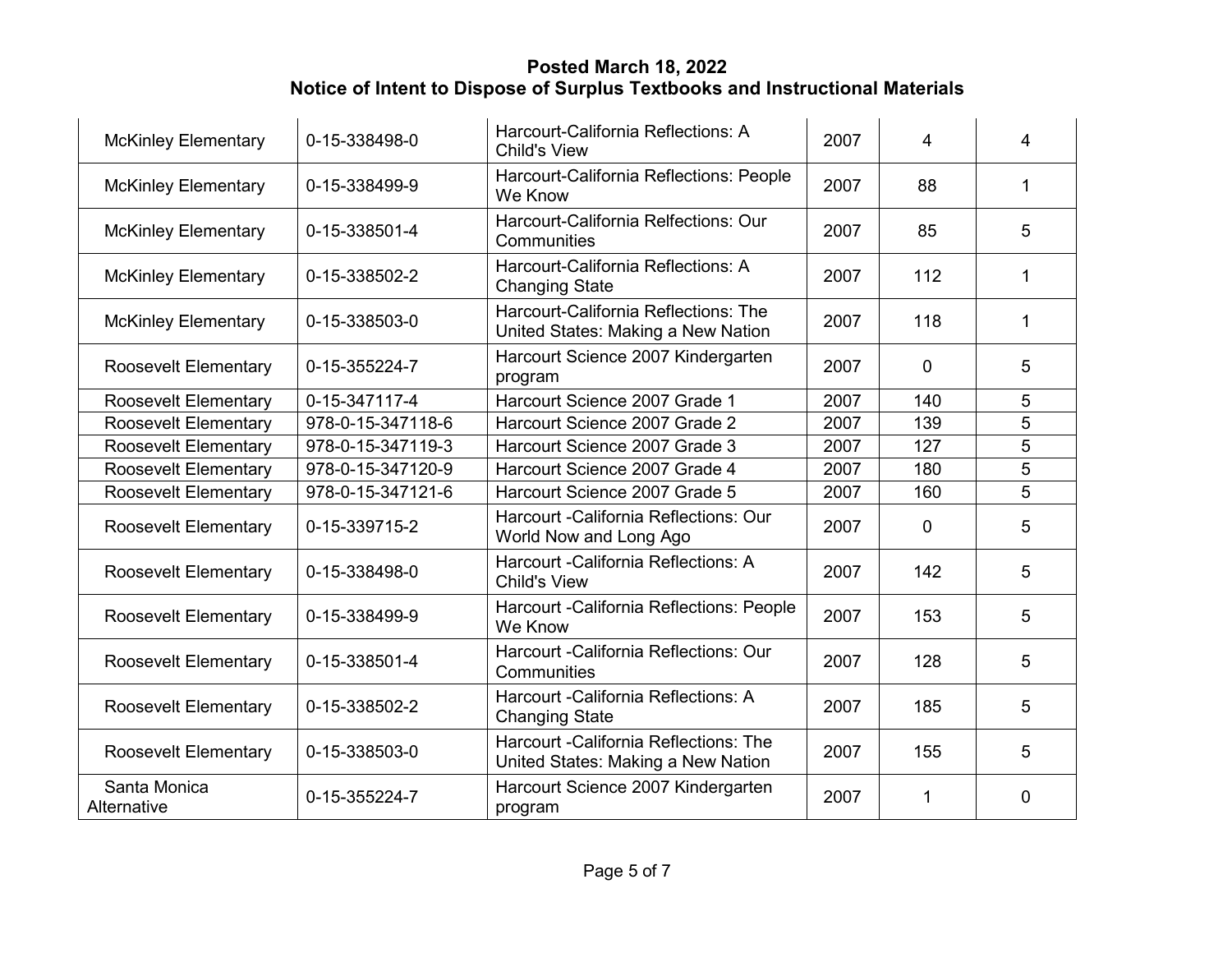| Santa Monica<br>Alternative | 0-15-347117-4     | Harcourt Science 2007 Grade 1                                                | 2007 | 30           | $\overline{2}$ |
|-----------------------------|-------------------|------------------------------------------------------------------------------|------|--------------|----------------|
| Santa Monica<br>Alternative | 978-0-15-347118-6 | Harcourt Science 2007 Grade 2                                                | 2007 | 40           | 3              |
| Santa Monica<br>Alternative | 978-0-15-347119-3 | Harcourt Science 2007 Grade 3                                                | 2007 | 35           | 3              |
| Santa Monica<br>Alternative | 978-0-15-347120-9 | Harcourt Science 2007 Grade 4                                                | 2007 | 51           | 3              |
| Santa Monica<br>Alternative | 978-0-15-347121-6 | Harcourt Science 2007 Grade 5                                                | 2007 | 55           | $\overline{2}$ |
| Santa Monica<br>Alternative | 0-15-339715-2     | Harcourt - California Reflections: Our<br>World Now and Long Ago             | 2007 | 1            | $\overline{0}$ |
| Santa Monica<br>Alternative | 0-15-338498-0     | Harcourt - California Reflections: A<br><b>Child's View</b>                  | 2007 | 30           | $\Omega$       |
| Santa Monica<br>Alternative | 0-15-338499-9     | Harcourt - California Reflections: People<br>We Know                         | 2007 | 40           | 2              |
| Santa Monica<br>Alternative | 0-15-338501-4     | Harcourt - California Reflections: Our<br>Communities                        | 2007 | 35           | 5              |
| Santa Monica<br>Alternative | 0-15-338502-2     | Harcourt - California Reflections: A<br><b>Changing State</b>                | 2007 | 35           | $\Omega$       |
| Santa Monica<br>Alternative | 0-15-338503-0     | Harcourt - California Reflections: The<br>United States: Making a New Nation | 2007 | 54           | $\overline{0}$ |
| <b>Webster Elementary</b>   | 0-15-355224-7     | Harcourt Science 2007 Kindergarten<br>program                                | 2007 |              | $\overline{4}$ |
| <b>Webster Elementary</b>   | 0-15-347117-4     | Harcourt Science 2007 Grade 1 (big<br>books)                                 | 2007 | 9            | $\overline{4}$ |
| <b>Webster Elementary</b>   | 978-0-15-347118-6 | Harcourt Science 2007 Grade 2                                                | 2007 | 24           | $\overline{4}$ |
| <b>Webster Elementary</b>   | 978-0-15-347119-3 | Harcourt Science 2007 Grade 3                                                | 2007 | 56           | 3              |
| <b>Webster Elementary</b>   | 978-0-15-347120-9 | Harcourt Science 2007 Grade 4                                                | 2007 | 85           | $\overline{3}$ |
| <b>Webster Elementary</b>   | 978-0-15-347121-6 | Harcourt Science 2007 Grade 5                                                | 2007 | 84           | 3              |
| <b>Webster Elementary</b>   | 0-15-339715-2     | Harcourt - California Reflections: Our<br>World Now and Long Ago             | 2007 | $\mathbf{0}$ | 3              |